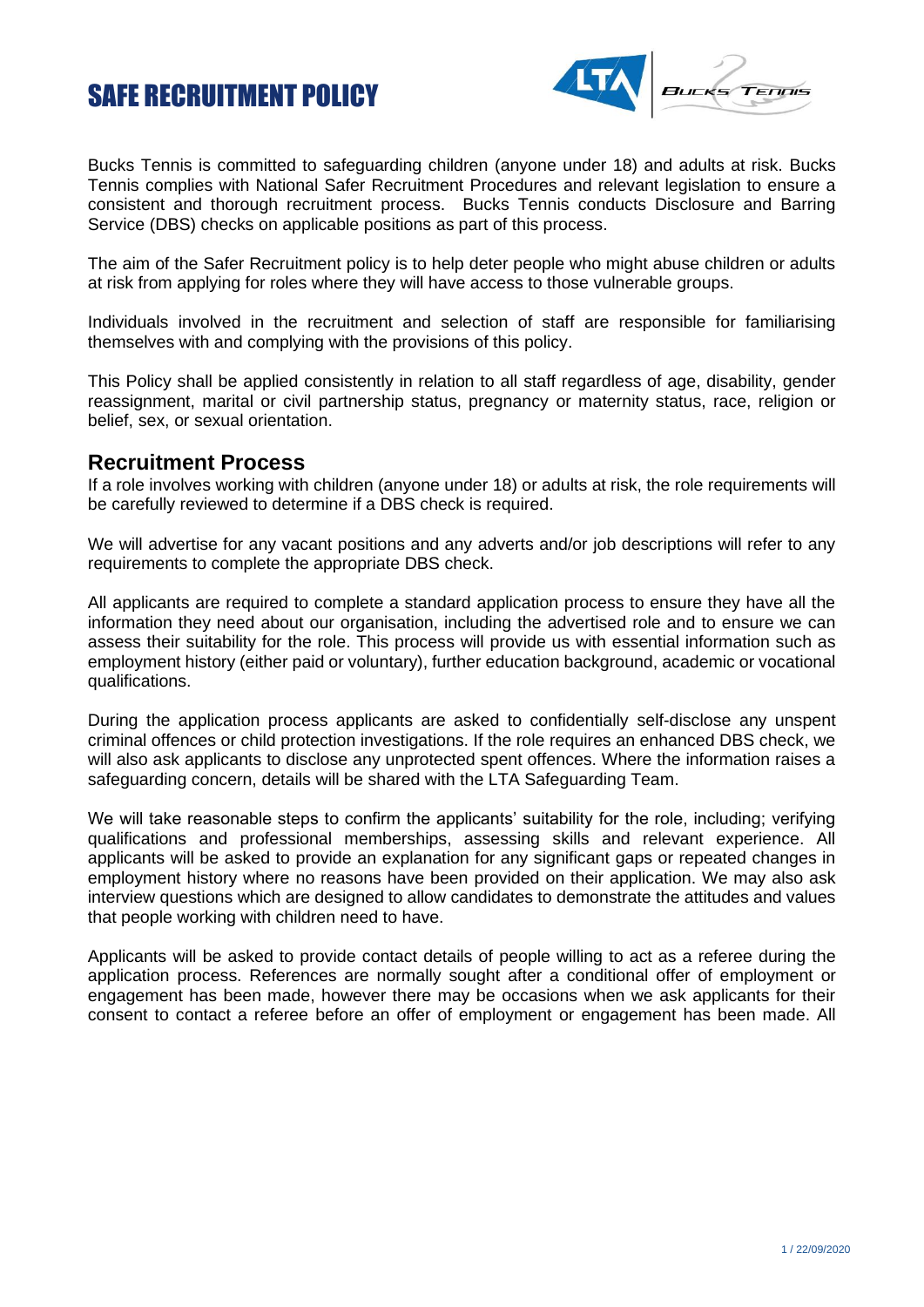conditional offers of employment or engagement are subject satisfactory completion of all vetting processes including references.

Bucks Tennis provides an induction programme for all new staff which includes our safeguarding policies and procedures. As part of the induction process all new staff are required to complete an initial probationary period to ensure that their conduct, performance, behaviours and attendance meet the required standards.

## **DBS checks**

Any individual intending to work in Regulated Activity with children, young people or adults are required to complete an Enhanced DBS check and Barred List check before commencement of employment or engagement and at least every 3 years during their employment or engagement.

Regulated activity is work that a barred person must not do. It is defined in the Safeguarding Vulnerable Groups Act 2006 (SVGA) which has been amended by the Protection of Freedoms Act 2012 (PoFA).

Any individual intending to work in a role which involves work with children or adults at risk but is not defined as Regulated Activity will be required to complete an Enhanced DBS check before commencement of employment or engagement and at least every 3 years during their employment or engagement. Bucks Tennis will regularly monitor the specific nature of roles and whether they are defined as Regulated Activity.

All conditional offers of employment or engagement are subject to receipt of a satisfactory DBS check completed through the LTA, and an Overseas Criminal Record check if appropriate.

In order to minimise risk, if a role is not defined as Regulated Activity but requires an Enhanced DBS check and this check takes much longer than anticipated, in exceptional circumstances where a delay in employment or engagement may cause significant operational difficulties the Committee may authorise an individual to commence their work in a supervised capacity. However this does not apply to roles considered as working in Regulated activity.

If we are not satisfied with the outcome of any of the above checks (DBS check or Overseas Criminal Record check) we may decide to withdraw a conditional offer of employment or engagement. We may also withdraw a conditional offer of employment or engagement if an applicant has failed to cooperate with this process or if the process has not been completed within reasonable timescales.

Staff who begin performing additional duties or a different role that moves them into Regulated Activity will be asked to complete a new Enhanced DBS and Barred List check.

All agency workers and contractors used by Bucks Tennis are required to comply with the Enhanced DBS and Barred List Check requirements at all times as outlined in this Policy. If new or adverse information emerges or appropriate checks have not been made by the Agency, Bucks Tennis will require the Agency to withdraw the temporary worker immediately. Furthermore Bucks Tennis will consider the implications of these Policy requirements on the provision of service agreements for all contractors, including any additional vetting requirements for those roles engaged in Regulated Activity with children, young people or adults at risk.